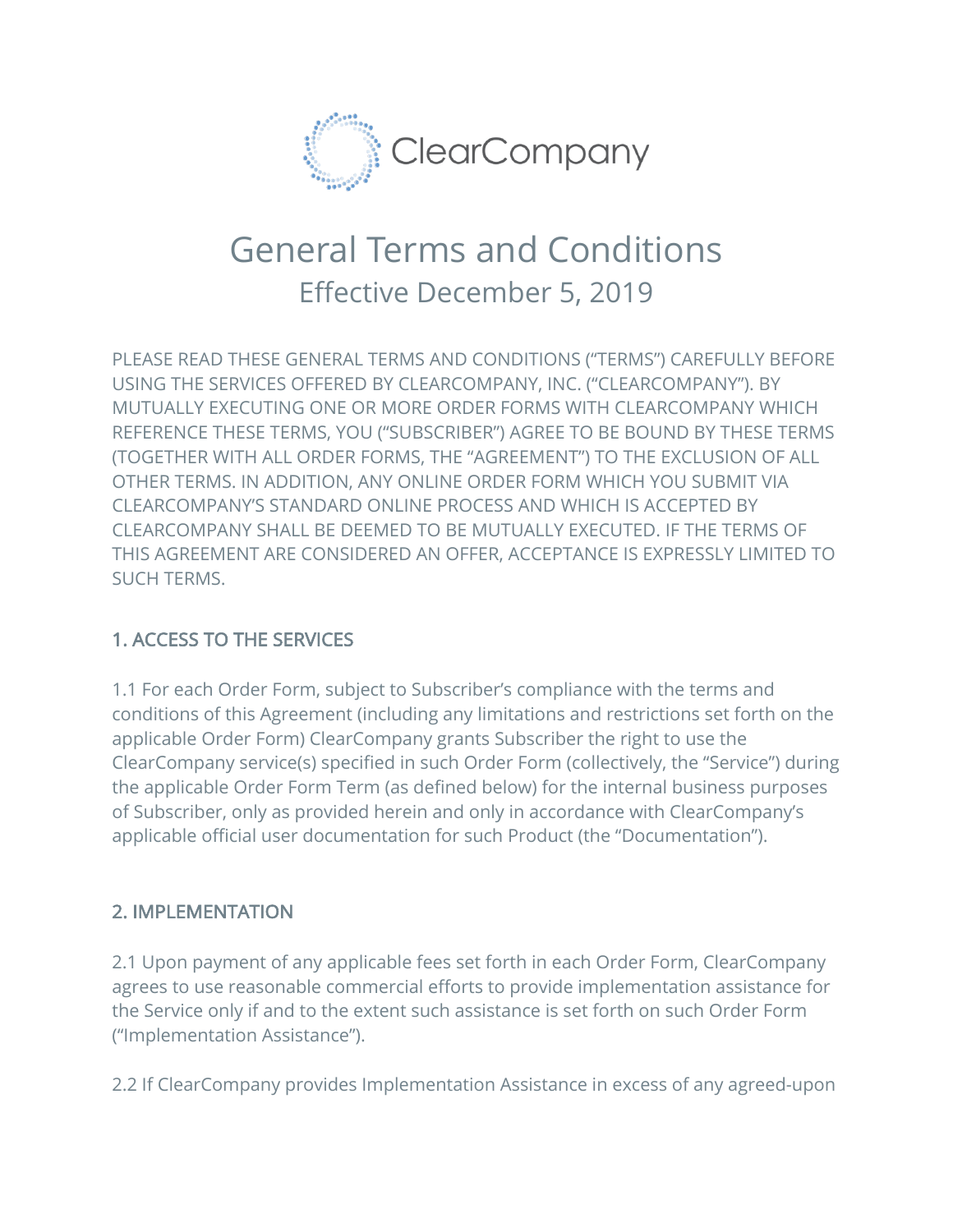hours estimate, or if ClearCompany otherwise provides additional services beyond those agreed in an Order Form, Subscriber will pay ClearCompany at its then-current hourly rates for consultation.

#### 3. SUPPORT; SERVICE LEVELS

3.1 ClearCompany will provide support and uptime for the Service in accordance with the support package selected by Subscriber on the applicable Order Form (if any).

## 4. SERVICE UPDATES

4.1 From time to time, ClearCompany may provide upgrades, patches, enhancements, or fixes for the Services to its subscribers generally without additional charge ("Updates"), and such Updates will become part of the Services and subject to this Agreement; provided that ClearCompany shall have no obligation under this Agreement or otherwise to provide any such Updates. Subscriber understands that ClearCompany may cease supporting old versions or releases of the Services at any time in its sole discretion; provided that ClearCompany shall use commercially reasonable efforts to give Subscriber sixty (60) days prior notice of any major changes.

#### 5. RESTRICTIONS

5.1 Subscriber will not (and will not allow any third party to), directly or indirectly: (i) reverse engineer, decompile, disassemble, or otherwise attempt to discover the source code, object code, or underlying structure, ideas, or algorithms of the Service (except to the extent applicable laws specifically prohibit such restriction); (ii) modify, translate, or create derivative works based on the Service; (iii) copy, rent, lease, distribute, pledge, assign, or otherwise transfer or encumber rights to the Service; (iv) use the Service for the benefit of a third party; (v) use the Service for timesharing or service bureau purposes or otherwise for the benefit of a third party (excepting Subscriber's end users); (v) remove or otherwise alter any proprietary notices or labels from the Service or any portion thereof, or (vi) use the Service to build an application or product that is competitive with any ClearCompany product or service; (vii) interfere or attempt to interfere with the proper working of the Service or any activities conducted on the Service; or (viii) bypass any measures ClearCompany may use to prevent or restrict access to the Service (or other accounts, computer systems or networks connected to the Service).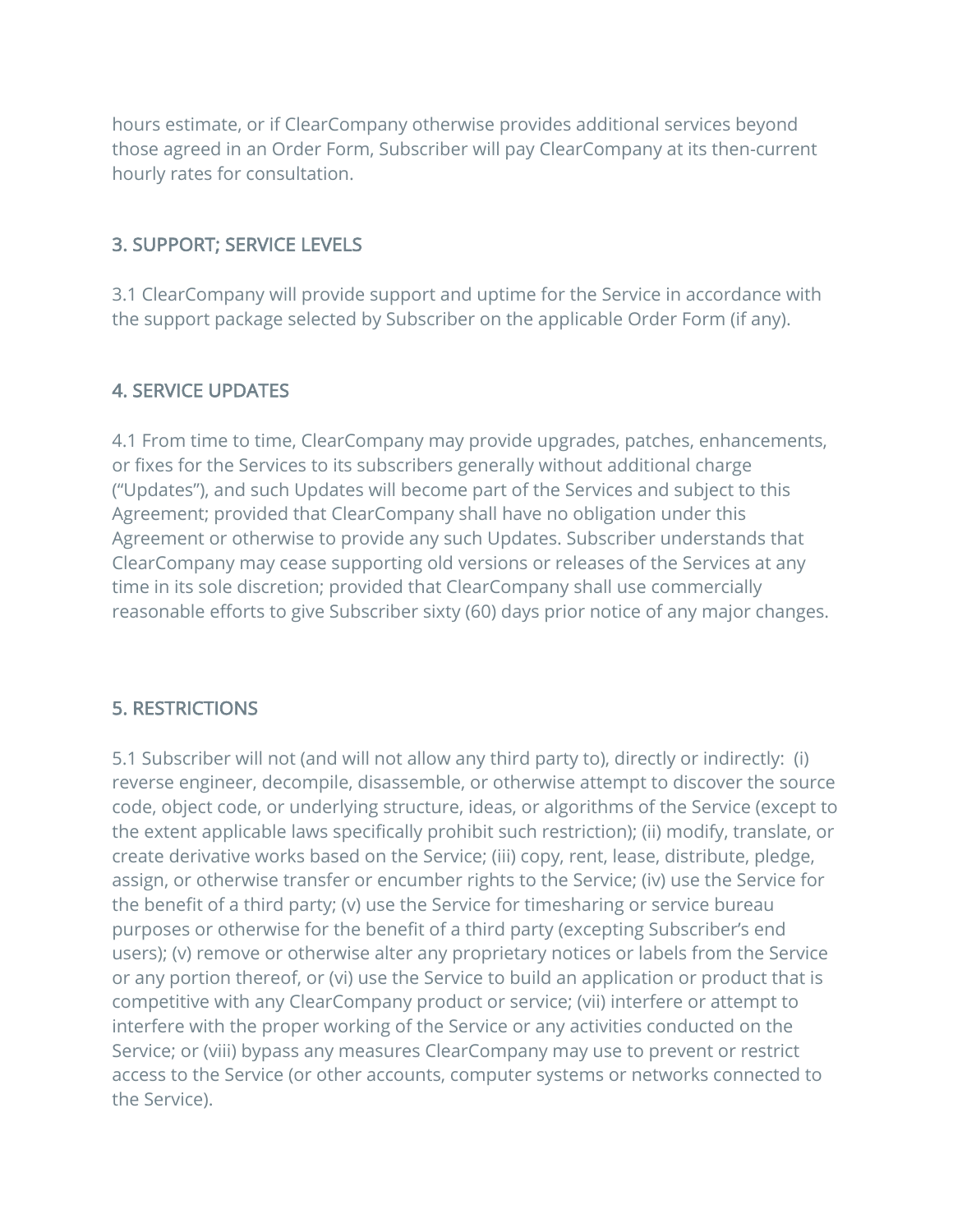5.2 Subscriber is responsible for all of Subscriber's activity in connection with the Service, including but not limited to uploading Subscriber Data (as defined below) onto the Service. Subscriber (i) will use the Service in compliance with all applicable local, state, national and foreign laws, treaties and regulations in connection with Subscriber's use of the Service (including those related to data privacy, such as the Children's Online Privacy Protection Action ("COPPA") and the General Data Protection Regulation ("GDPR"), international communications, export laws and the transmission of technical or personal data laws), and (ii) will not use the Service in a manner that violates any third party intellectual property, contractual or other proprietary rights.

#### 6. SUBSCRIBER DATA

6.1 For purposes of this Agreement, "Subscriber Data" shall mean any data, information or other material provided, uploaded, or submitted by Subscriber to the Service in the course of using the Service. ClearCompany regards all documents sent, received, and stored in the System as the property of the Subscriber and will provide archival copies upon request. Subscriber shall retain all right, title and interest in and to the Subscriber Data, including all intellectual property rights therein.

6.2 Subscriber, not ClearCompany, shall have sole responsibility for the accuracy, quality, integrity, legality, reliability, appropriateness, and intellectual property ownership or right to use of all Subscriber Data. ClearCompany shall use commercially reasonable efforts to maintain the security and integrity of the Service and the Subscriber Data. ClearCompany is not responsible to Subscriber for unauthorized access to Subscriber Data or the unauthorized use of the Service unless such access is due to ClearCompany's gross negligence or willful misconduct. Subscriber is responsible for the use of the Service by any person to whom Subscriber has given access to the Service, even if Subscriber did not authorize such use.

6.3 Subscriber agrees and acknowledges that Subscriber Data may be irretrievably deleted if Subscriber's account is ninety (90) days or more delinquent. Notwithstanding anything to the contrary, Subscriber acknowledges and agrees that ClearCompany may (i) internally use and modify (but not disclose) Subscriber Data for the purposes of (A) providing the Service to Subscriber and (B) generating Aggregated Anonymous Data (as defined below), and (ii) freely use and make available Aggregated Anonymous Data for ClearCompany's business purposes (including without limitation, for purposes of improving, testing, operating, promoting and marketing ClearCompany's products and services). "Aggregated Anonymous Data" means data submitted to, collected by, or generated by ClearCompany in connection with Subscriber's use of the Service, but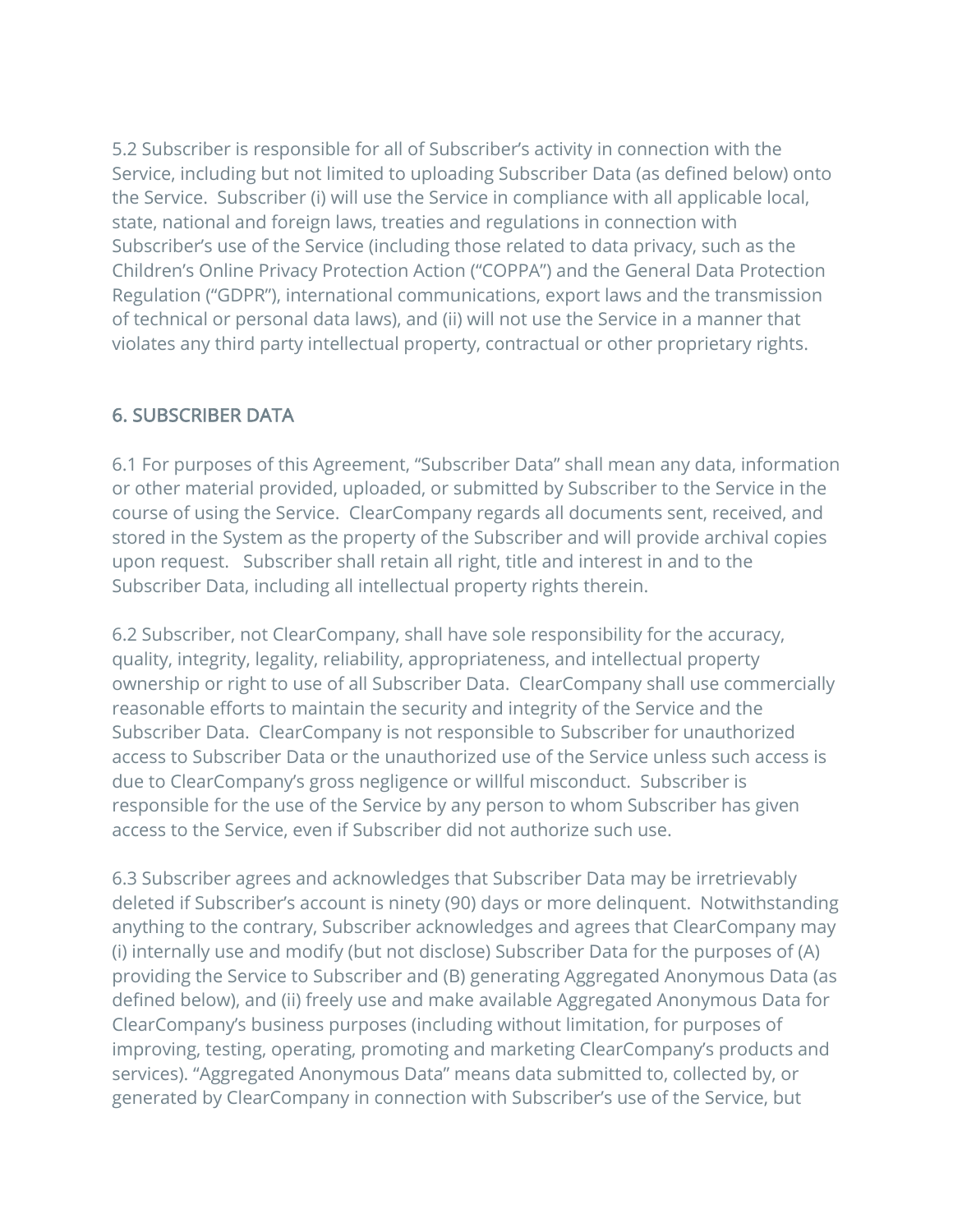only in aggregate, anonymized form which can in no way be linked specifically to Subscriber.

## 7. DATA RETENTION

7.1 Subscriber is entitled to unlimited data storage and retention for a period of two years from the date such data is submitted into the system. Data two or more years old is subject to archival and removal from active management, with backup copies provided to Subscriber, or may be retained in the system at no charge subject to a capacity quota of 100GB of data. Subscribers wishing to retain active data in excess of these quotas must pay a charge of \$1.00/5 GB per year for data retention. Subscribers exceeding retention quotas shall be notified and given 30 days to select an archival backup or purchase additional capacity as detailed above.

7.2 Subscriber may request a backup of data stored by ClearCompany once per calendar quarter. ClearCompany will, within 30 days of receiving such a request, provide Subscriber with a copy of all resumes received and stored in the System. All reports and backups may be delivered electronically to subscriber once per quarter, and again in the event of termination of this Agreement. Resumes will be in either the source format or HTML. Structured database backups including parsed resume output in table or HR-XML format, as well as requisition information, will be provided subject to a one-time report setup fee to be quoted upon request by ClearCompany.

7.3 If ClearCompany introduces a Subscriber self-service data archiving capability providing substantially similar capabilities, it shall be deemed to have satisfied the obligations described herein. In the event of termination, ClearCompany shall not be required to maintain former subscribers' data in a usable format after a backup has been provided in accordance with the terms above, or after 6 months after the date of termination if no backup request has been received by that time. Subscriber acknowledges that ClearCompany may continue to retain data for operational or technical reasons after termination of the agreement. The confidentiality provisions in this section shall survive any termination and continue until such data has been deleted or otherwise destroyed.

#### 8. OWNERSHIP

8.1 Except for the rights expressly granted under this Section 7, ClearCompany retains all right, title, and interest in and to the Service (and all data, software, products, works, and other intellectual property created, used, or provided by ClearCompany for the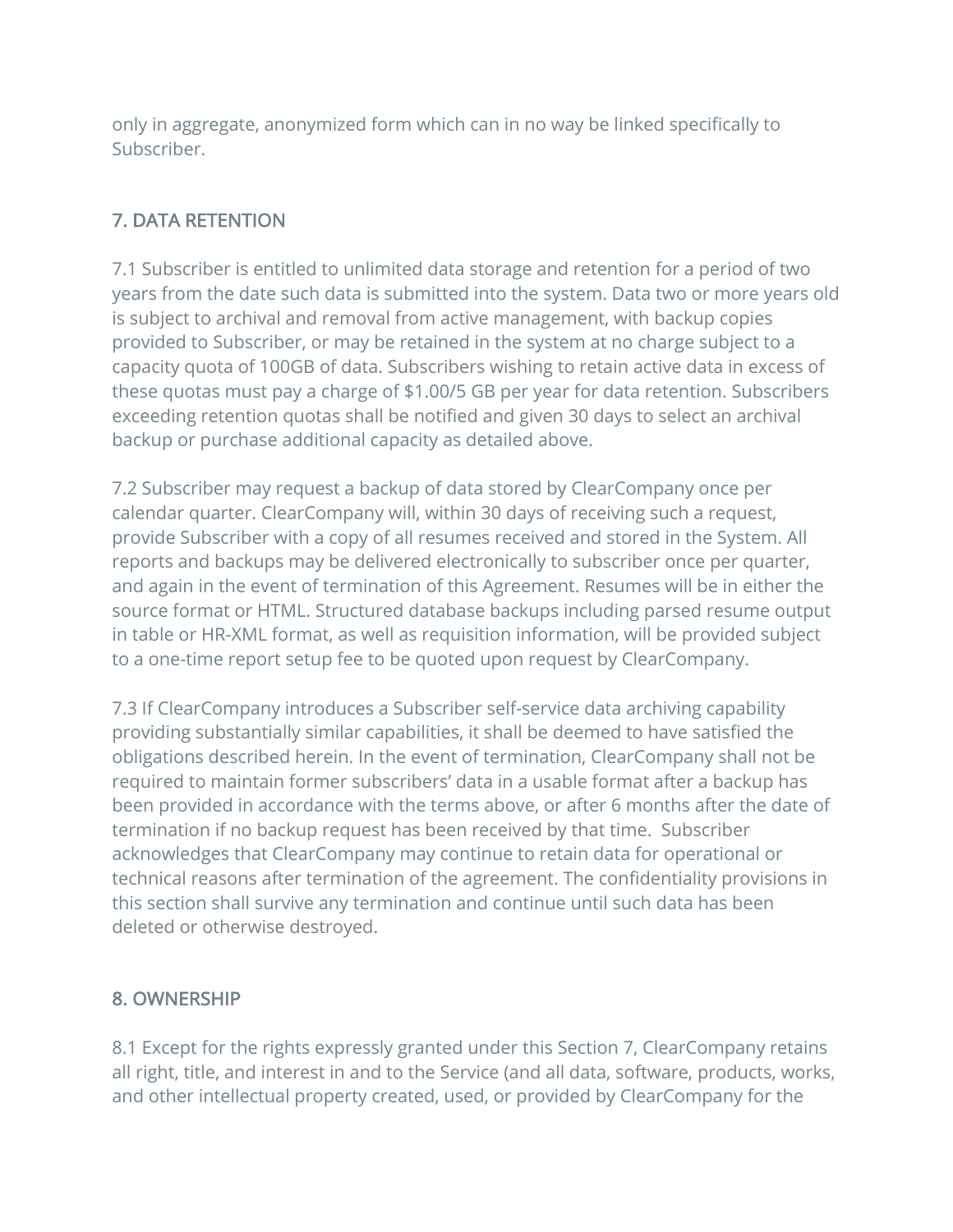purposes of this Agreement, including any copies and derivative works of the foregoing). Any software which is distributed or otherwise provided to Subscriber hereunder (including without limitation any software identified on an Order Form) shall be deemed a part of the Service and subject to all of the terms and conditions of this Agreement. No rights or licenses are granted except as expressly and unambiguously set forth in this Agreement.

8.2 To the extent Subscriber provides ClearCompany with any feedback relating to the Service (including, without limitation, feedback related to usability, performance, interactivity, bug reports and test results) ("Feedback"), Subscriber shall, and hereby does, grant to ClearCompany a nonexclusive, worldwide, perpetual, irrevocable, transferable, sub-licensable, royalty-free, fully paid up license to use and exploit the Feedback for any purpose. Feedback, even if designated as confidential by Subscriber, shall not create any confidentiality obligation for ClearCompany notwithstanding anything else. Nothing in this Agreement will impair ClearCompany's right to develop, acquire, license, market, promote or distribute products, software or technologies that perform the same or similar functions as, or otherwise compete with any products, software or technologies that Subscriber may develop, produce, market, or distribute.

#### 9. PROFESSIONAL SERVICES

9.1 ClearCompany may from time to time perform Professional Services as agreed upon by the parties. Such Professional Services may be set forth either (i) in an Order Form and (ii) in a separate mutually executed Statement of Work which references this Agreement (each an "SOW," which upon mutual execution, will be incorporated into and form a part of this Agreement), that shall include the scope of implementation of services, the anticipated schedule, the fee structure, and the deliverables (if any) to be provided as part of the Professional Services.

#### 10. CREDIT INQUIRIES AND CREDIT REPORTING

10.1 ClearCompany is authorized to check the Subscriber's credit for the purposes of determining credit worthiness at the time of this service agreement or thereafter in connection with the same transaction. ClearCompany is further authorized to provide history information to others about ClearCompany's credit experience with Subscriber, including outside collection agencies and outside counsel.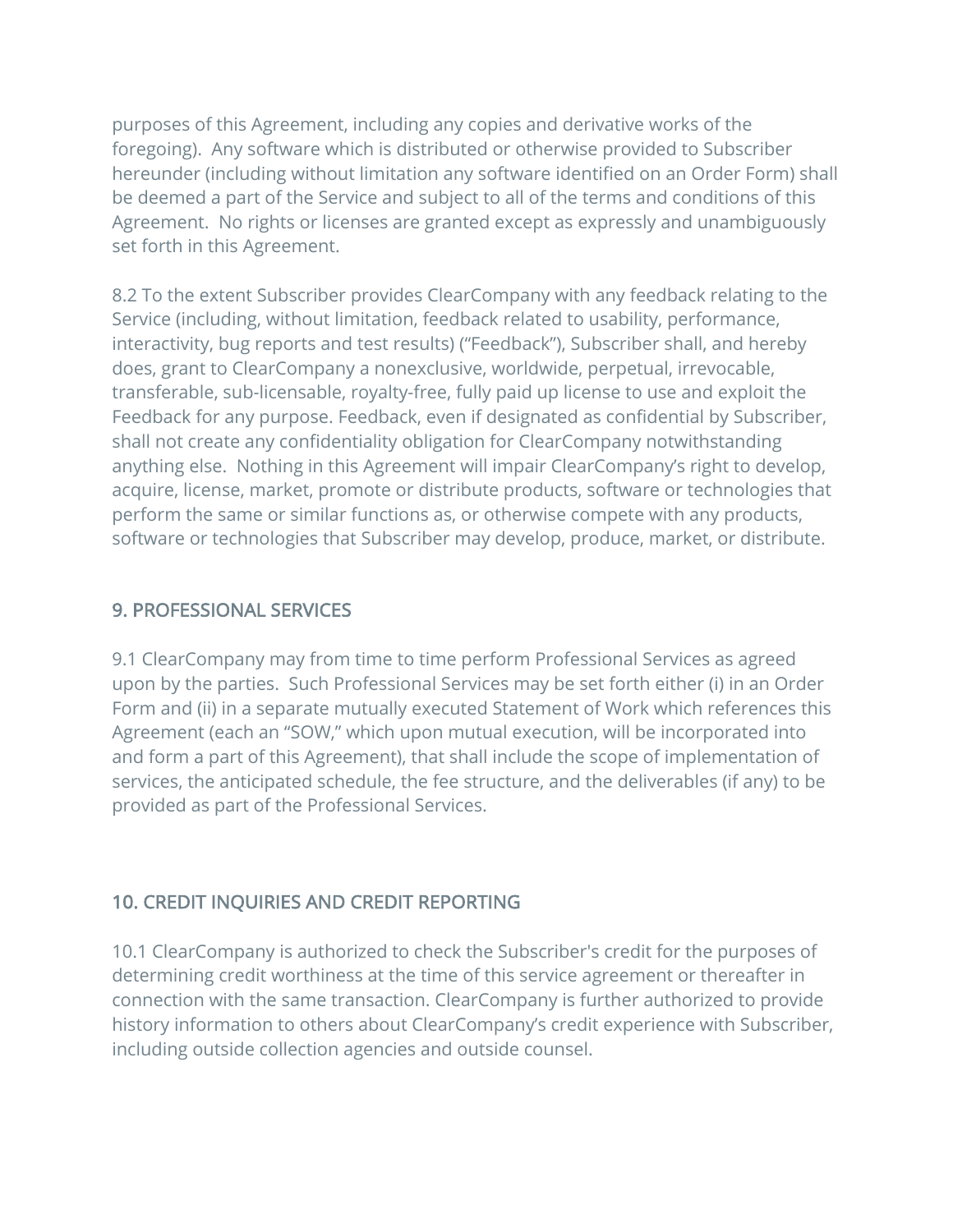### 11. PAYMENT OF FEES

11.1 Subscriber will pay ClearCompany the fees as set forth in each Order Form and each applicable SOW ("Fees"). ClearCompany will invoice Subscriber for any applicable setup fees plus the first annual payment as of the Order Form Billing Start Date ("Billing Start Date") unless otherwise specified. Implementation services shall be extended upon receipt of initial required payment.

11.2 ClearCompany reserves the right at any time to establish specific billing terms for each Subscriber based upon ClearCompany's assessment of a Subscriber's credit worthiness in ClearCompany's sole discretion, including without limitation, requiring advance payment for services. Unless otherwise specified in an Order Form, all Fees will be invoiced in advance and all invoices issued under this Agreement are payable in U.S. dollars within thirty (30) days from date of invoice.

11.3 The Fees for each renewal term are subject to an annual increase not to exceed the Current Order Form List Price ("List Price"). We will provide notice of such increase in Fees at least 90 days prior to the end of the current term, and the increase will be effective upon renewal.

11.4 For any Service for which fees are billed in arrears, ClearCompany will invoice Subscriber following completion of the Service.

11.5 Unpaid invoices are subject to a finance charge of 1.5% per month or the maximum permitted by law, whichever is lower, plus all expenses of collection. Subscriber shall be responsible for all (i) taxes associated with Fees other than taxes based on ClearCompany's net income, and (ii) ClearCompany's costs of collection in the event of Subscriber's delinquent payment. All Fees paid are nonrefundable (except as otherwise expressly set forth in the applicable Order Form or applicable SOW) and not subject to set-off.

#### 12. TERM; TERMINATION

12.1 Subject to earlier termination as provided below, this Agreement shall commence on the Subscription Start Date ("Effective Date") set forth in the first Order Form. If no Order Form has been mutually executed by the parties within one (1) year of the Effective Date, this Agreement shall automatically terminate.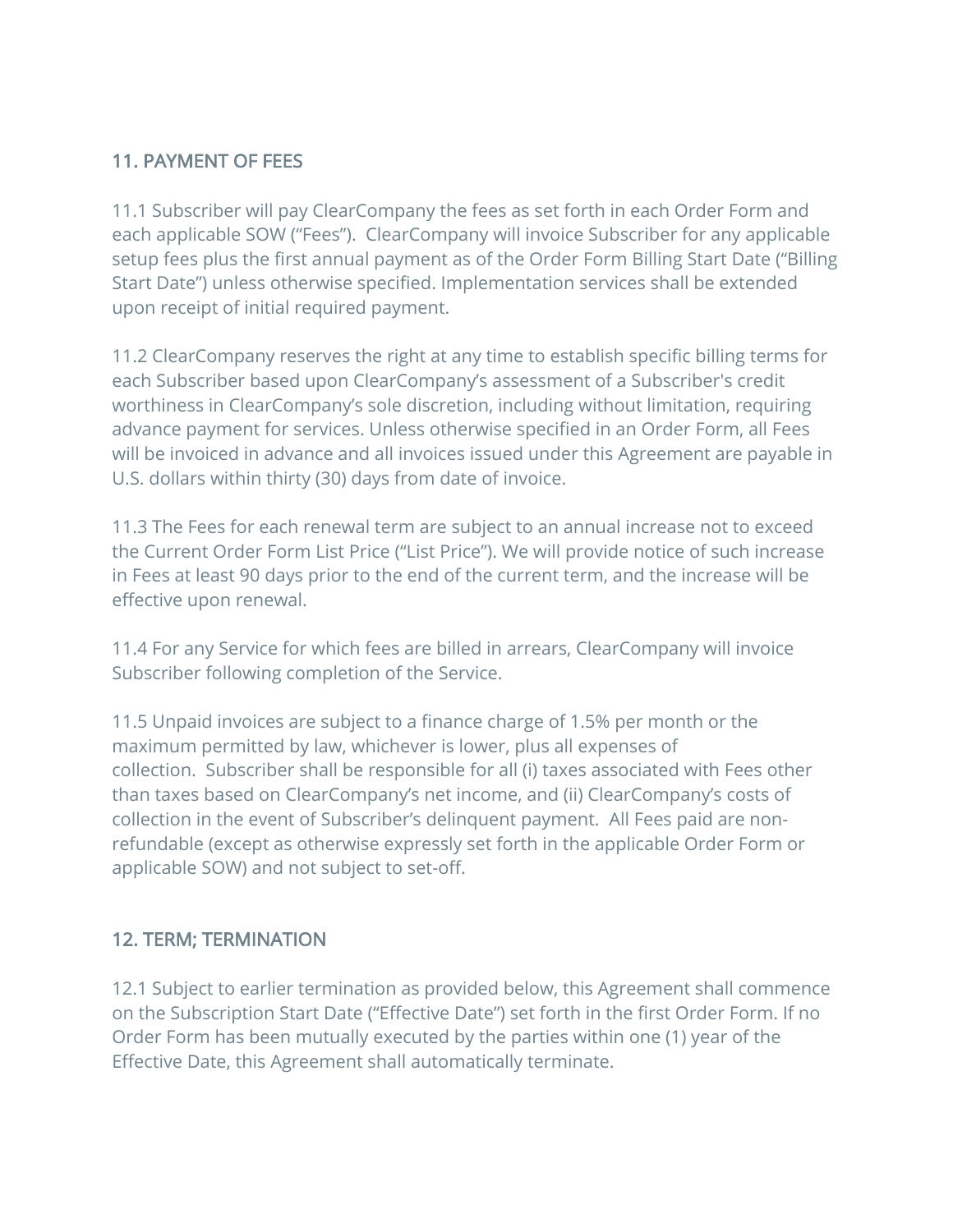12.2 Upon execution of an Order Form, the Term shall continue, and shall last until the expiration of all Order Form Terms. For each Order Form, unless otherwise specified therein, the "Order Form Term" shall begin as of the subscription start date set forth on such Order Form, and unless earlier terminated as set forth herein, (a) shall continue for the initial Agreement Term specified on such Order Form (the "Order Form Initial Term"), and (b) following the Order Form Initial Term, shall automatically renew for additional successive periods of equal length to the Order Form Initial Term (each, an "Order Form Renewal Term") unless either party notifies the other party in writing of such party's intention not to renew no later than ninety (90) days prior to the expiration of the Order Form Initial Term or then-current Order Form Renewal Term, as applicable.

12.3 In the event of a material breach of this Agreement by either party, the nonbreaching party may terminate this Agreement by providing written notice to the breaching party, provided that the breaching party does not materially cure such breach within thirty (30) days (ten (10) days in the case of non-payment) of receipt of such notice.

12.4 Without limiting the foregoing, ClearCompany may suspend or limit Subscriber's access to or use of the Service if (i) Subscriber's account is more than sixty (60) days past due, or (ii) Subscriber's use of the Service results in (or is reasonably likely to result in) damage to or material degradation of the Service which interferes with ClearCompany's ability to provide access to the Service to other subscribers; provided that in the case of subsection (ii): (a) ClearCompany shall use reasonable good faith efforts to work with Subscriber to resolve or mitigate the damage or degradation in order to resolve the issue without resorting to suspension or limitation; (b) prior to any such suspension or limitation, ClearCompany shall use commercially reasonable efforts to provide notice to Subscriber describing the nature of the damage or degradation; and (c) ClearCompany shall reinstate Subscriber's use of or access to the Service, as applicable, if Subscriber remediates the issue within thirty (30) days of receipt of such notice.

12.5 Upon termination of this Agreement, all rights granted herein and in each Order Form to Subscriber will terminate and Subscriber will make no further use of the Services. The following provisions will survive termination of this Agreement: Sections 5-8, 10-17.

## 13. CONFIDENTIALITY

13.1 During the term of this Agreement, each party (a "Disclosing Party") may provide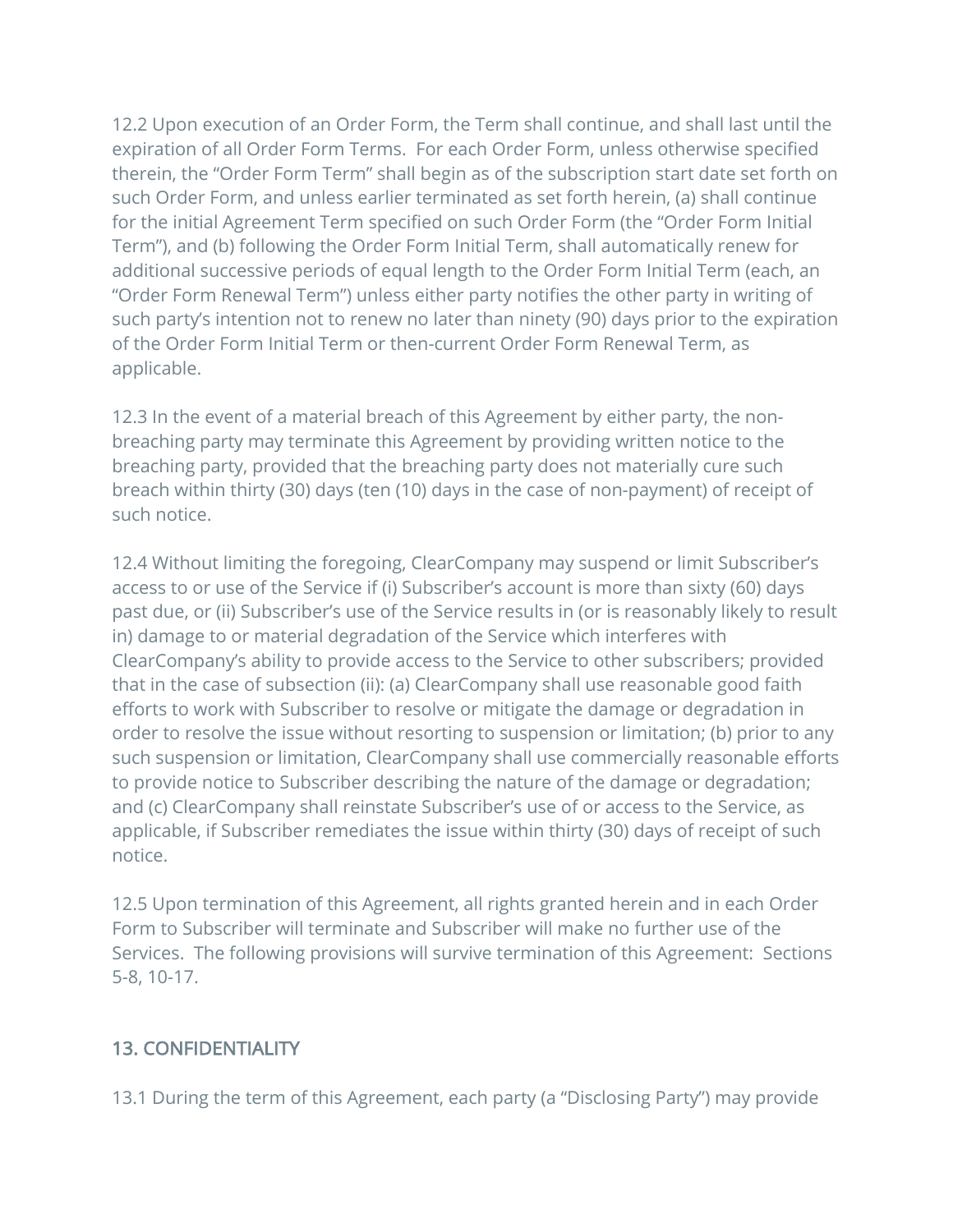the other party (a "Receiving Party") with confidential and/or proprietary materials and information ("Confidential Information"). All proprietary data not released publicly via a job posting, advertising campaign, or other means, will be regarded as confidential and will not be shared with or released to any party other than Subscriber without authorization by an appropriate employee or officer of Subscriber. Subscriber authorizes ClearCompany to publicly release information contained in job advertisements and other communications to third parties on its behalf via the use of explicit features in the system for dissemination of such information. Subscriber acknowledges that ClearCompany shall not be held liable for any uses of data by third parties where that data was either (a) provided to the third party with Subscriber's permission; or (b) published in a public forum such as on the Subscriber's career website. In these cases, ClearCompany's responsibility shall be limited to providing reasonable technical support and liaison. For the avoidance of doubt, the Service and terms of this Agreement are Confidential Information of ClearCompany. Receiving Party shall maintain the confidentiality of the Confidential Information and will not disclose such information to any third party without the prior written consent of Disclosing Party. Receiving Party will only use the Confidential Information internally for the purposes contemplated hereunder.

13.2 The obligations in this Section 13 shall not apply to any information that: (i) is made generally available to the public without breach of this Agreement, (ii) is developed by the Receiving Party independently from the Disclosing Party's Confidential Information, (iii) is disclosed to Receiving Party by a third party without restriction, or (iv) was in the Receiving Party's lawful possession prior to the disclosure to the Receiving Party and was not obtained by the Receiving Party either directly or indirectly from the Disclosing Party. Receiving Party may disclose Confidential Information as required by law or court order; provided that, Receiving Party provides Disclosing Party with prompt written notice thereof and uses its best efforts to limit disclosure.

13.3 At any time, upon Disclosing Party's request, Receiving Party shall return to Disclosing Party all Disclosing Party's Confidential Information in its possession, including, without limitation, all copies and extracts thereof. Notwithstanding the foregoing, (a) Receiving Party may disclose Confidential Information to any third-party to the limited extent necessary to exercise its rights, or perform its obligations, under this Agreement; provided that, all such third parties are bound in writing by obligations of confidentiality and non-use at least as protective of the Disclosing Party's Confidential Information as this Agreement and (b) all Feedback shall be solely ClearCompany's "Confidential Information."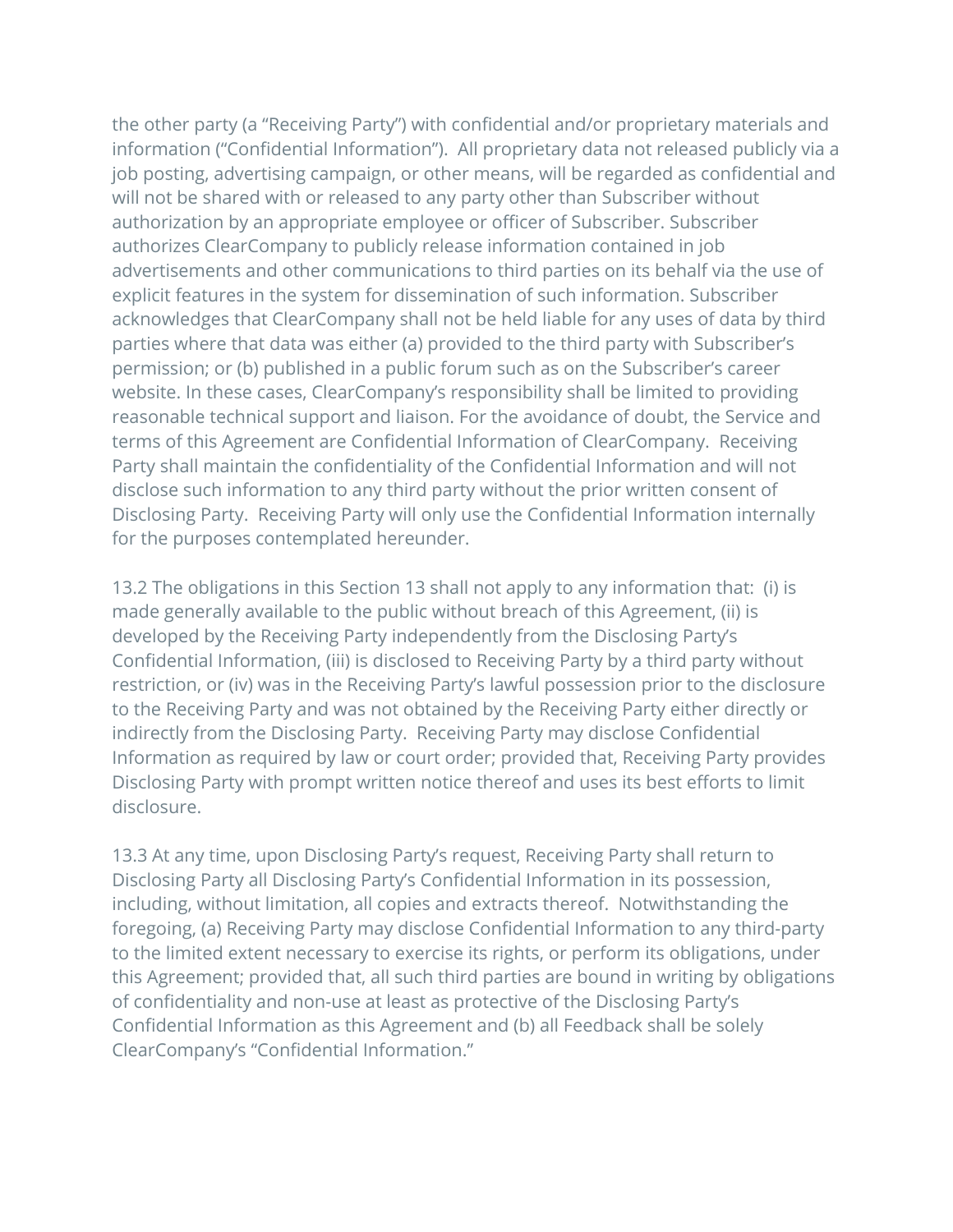#### 14. DISCLAIMER

14.1 THE SERVICE IS PROVIDED "AS IS" AND "AS AVAILABLE" AND CLEARCOMPANY DISCLAIMS ALL WARRANTIES, EXPRESS OR IMPLIED, INCLUDING, BUT NOT LIMITED TO, IMPLIED WARRANTIES OF TITLE, MERCHANTABILITY, FITNESS FOR A PARTICULAR PURPOSE, AND NON-INFRINGEMENT AND ANY WARRANTIES IMPLIED BY ANY COURSE OF PERFORMANCE, USAGE OF TRADE, OR COURSE OF DEALING, ALL OF WHICH ARE EXPRESSLY DISCLAIMED. CLEARCOMPANY DOES NOT MAKE ANY WARRANTY AS TO THE RESULTS THAT MAY BE OBTAINED FROM USE OF THE SERVICE.

#### 15. LIMITATION OF LIABILITY

15.1 NOTWITHSTANDING ANYTHING TO THE CONTRARY, EXCEPT FOR BODILY INJURY OF A PERSON, NEITHER PARTY, SHALL BE LIABLE WITH RESPECT TO ANY SUBJECT MATTER OF THIS AGREEMENT, UNDER ANY LEGAL OR EQUITABLE THEORY, FOR ANY: (A) ERROR OR INTERRUPTION OF USE, LOSS OR INACCURACY OR CORRUPTION OF DATA, THE COST OF PROCUREMENT OF SUBSTITUTE GOODS, SERVICE, OR TECHNOLOGY, OR LOSS OF BUSINESS; (B) INDIRECT, EXEMPLARY, INCIDENTAL, SPECIAL OR CONSEQUENTIAL DAMAGES, EVEN IF SUCH PARTY HAS BEEN ADVISED OF THE POSSIBILITY OF SUCH LOSS OR DAMAGE; (C) MATTERS BEYOND SUCH PARTY'S REASONABLE CONTROL; OR (D) AMOUNTS IN THE AGGREGATE THAT EXCEED THE FEES PAID OR PAYABLE BY SUBSCRIBER TO CLEARCOMPANY DURING THE TWELVE (12) MONTH PERIOD PRIOR TO THE DATE THE CAUSE OF ACTION ACCRUES.

#### 16. INDEMNITY

16.1 Each party ("Indemnitor") shall defend, indemnify, and hold harmless the other party, its affiliates and each of its and its affiliates' employees, contractors, directors, suppliers and representatives (collectively, the "Indemnitee") from all liabilities, claims, and expenses paid or payable to an unaffiliated third party (including reasonable attorneys' fees) ("Losses"), that arise from or relate to any claim that (i) the Subscriber Data or Subscriber's use of the Service (in the case of Subscriber as Indemnitor), or (ii) the Service (in the case of ClearCompany as Indemnitor), infringes, violates, or misappropriates any third party intellectual property or proprietary right.

16.2 Each Indemnitor's indemnification obligations hereunder shall be conditioned upon the Indemnitee providing the Indemnitor with: (i) prompt written notice of any claim (provided that a failure to provide such notice shall only relieve the Indemnitor of its indemnity obligations if the Indemnitor is materially prejudiced by such failure); (ii)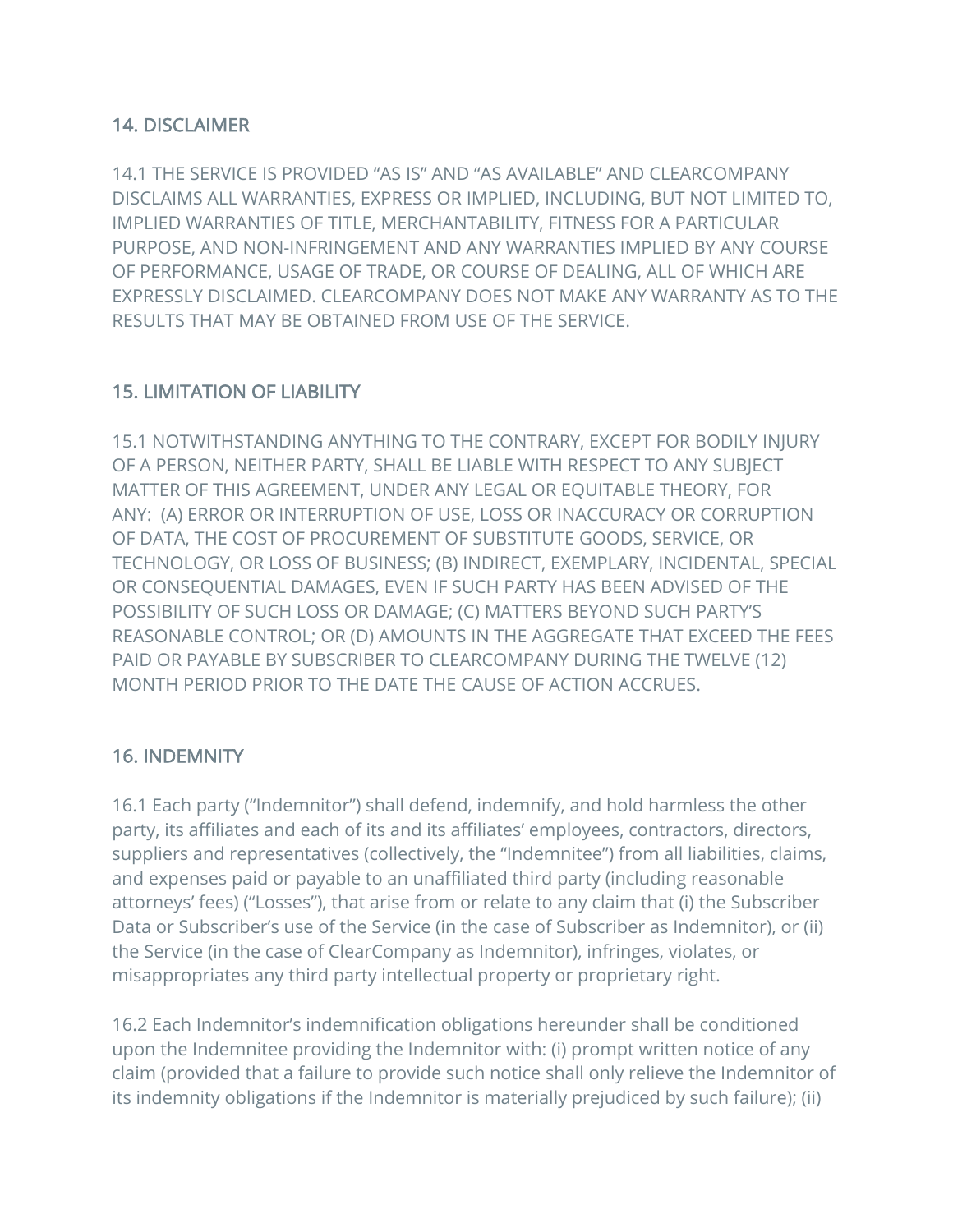the option to assume sole control over the defence and settlement of any claim (provided that the Indemnitee may participate in such defence and settlement at its own expense); and (iii) reasonable information and assistance in connection with such defence and settlement (at the Indemnitor's expense).

16.3 The foregoing obligations of ClearCompany do not apply with respect to the Service or any information, technology, materials or data (or any portions or components of the foregoing) to the extent (i) not created or provided by ClearCompany (including without limitation any Subscriber Data), (ii) made in whole or in part in accordance to Subscriber specifications, (iii) modified after delivery by ClearCompany, (iv) combined with other products, processes or materials not provided by ClearCompany (where the alleged Losses arise from or relate to such combination), (v) where Subscriber continues allegedly infringing activity after being notified thereof or after being informed of modifications that would have avoided the alleged infringement, or (vi) Subscriber's use of the Service is not strictly in accordance herewith.

## 17. NON-SOLICITATION

17.1 Until one (1) year after termination of this Agreement, Subscriber will not encourage or solicit any employee or consultant of ClearCompany to leave ClearCompany for any reason.

#### 18. MISCELLANEOUS

18.1 The parties will comply with the additional term and conditions (if any) set forth in each Order Form or any applicable SOW. If any provision of this Agreement is found to be unenforceable or invalid, that provision will be limited or eliminated to the minimum extent necessary so that this Agreement will otherwise remain in full force and effect and enforceable. This Agreement is not assignable or transferable by a party except with the other party's prior written consent; provided that, a party may transfer and assign its rights and obligations under this Agreement without consent to a successor to all or substantially all of its assets or business to which this Agreement relates. This Agreement (together with all Order Forms and all SOWs) is the complete and exclusive statement of the mutual understanding of the parties and supersedes and cancels all previous written and oral agreements, communications, and other understandings relating to the subject matter of this Agreement. No agency, partnership, joint venture, or employment is created as a result of this Agreement. All